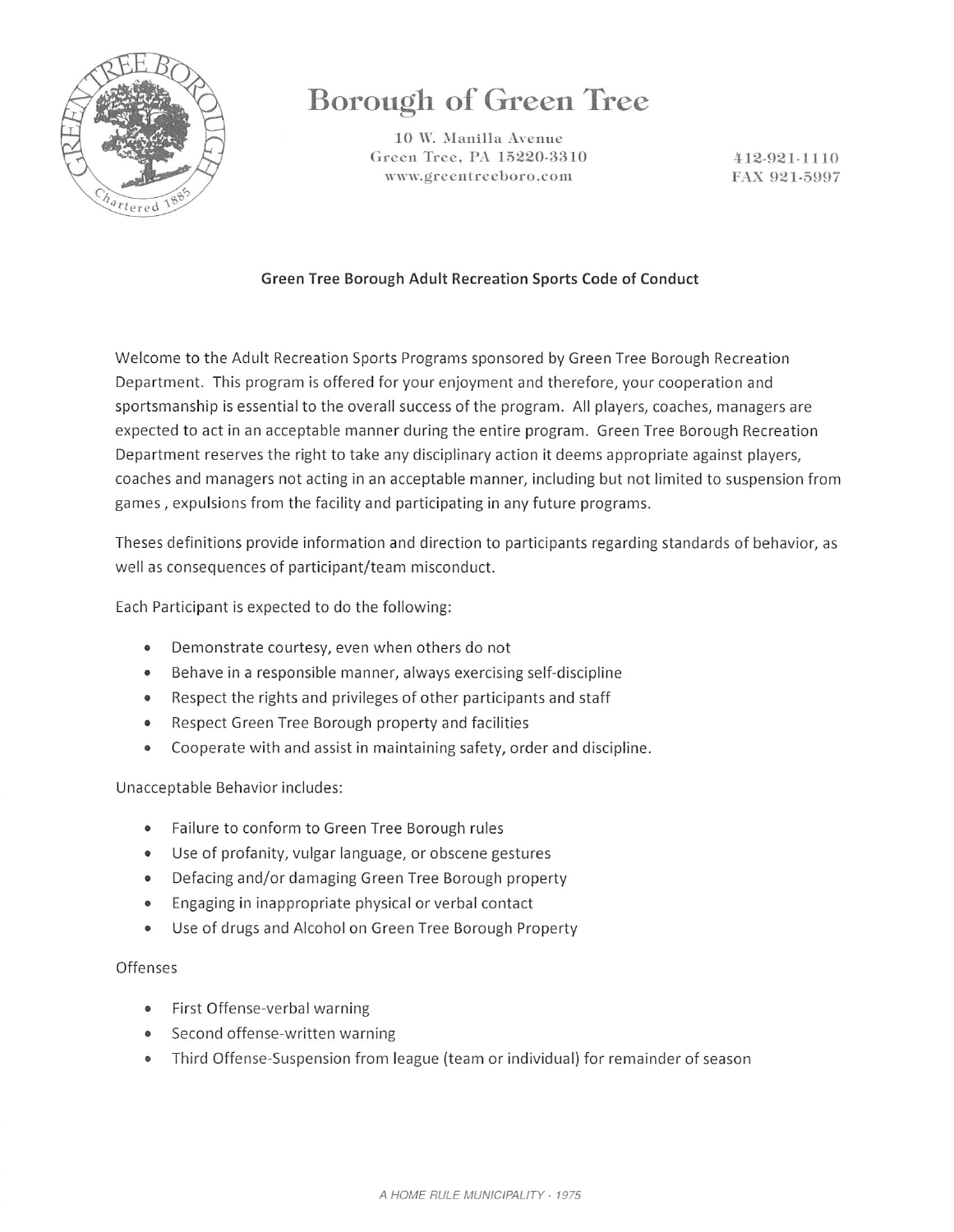

# Borough of Green Tree

10 W. Manilla Avenue Green Tree, PA 15220-3310 www.greentreeboro.com

412-921-1110 FAX 921-5997

This code of conduct is an attempt to address any and all unsportsmanlike conduct within the Adult Recreation Sports Programs. Any unsportsmanlike conduct, even if not mentioned above, will be addressed on a case by case basis. Game officials and/or Borough staff will determine if an act is "unsportsmanlike." Team penalties may be imposed if multiple individuals, from the same team, violate this code of conduct.

\*\*\*By signing the team roster all players, coaches, and managers attest that they have read and understand this Adult Recreation Sports Code of Conduct. They further agree to abide by this Code of Conduct. \*\*\*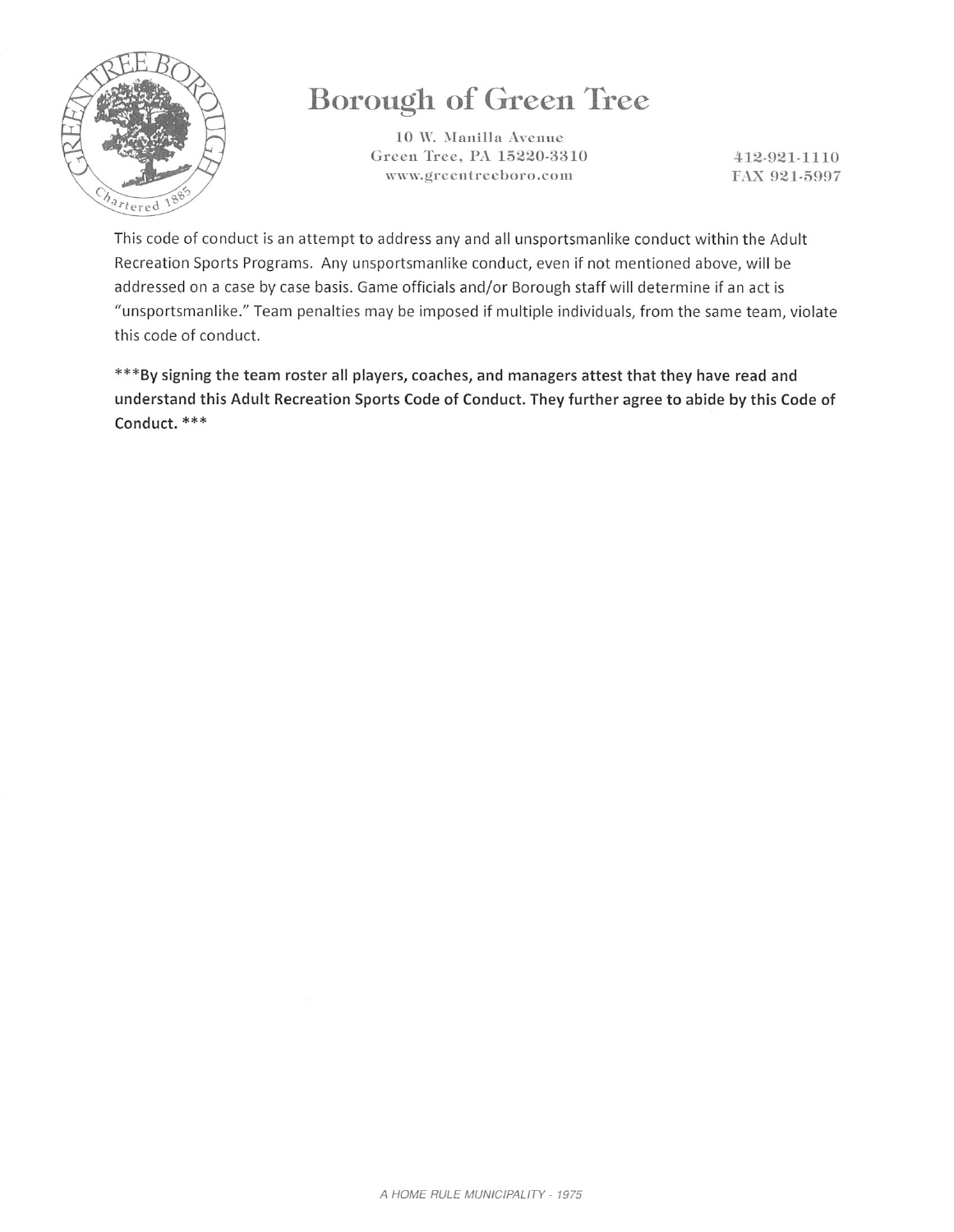

## *Co-Ed Adult Softball League Games start in September - Registration deadline: August* **22***, 202***2** *at 4:00 p.m. Completed forms due at the Green Tree Administrative Office*

*Games held at Hemlock Fields - Green Tree Park*

*Each individual participant MUST sign the form on the next page indicating that he/she has read, understands and agrees to the Statement of Understanding & Release and the Code of Conduct. Forms & payment must be submitted by August* **22** *at 4:00 p.m. at the GT Administrative Office. Make checks* 

*payable to the Green Tree Borough.*

| E-Mail <b>E-Mail</b>                                                            |
|---------------------------------------------------------------------------------|
|                                                                                 |
|                                                                                 |
| <b>TOTALS:</b><br>Softball Team of 15 players max \$<br>(min. 5 female) - \$200 |
| <b>TOTAL DUE:</b><br><b>Checks payable to Green Tree Borough.</b>               |
|                                                                                 |

**Green Tree Borough Statement of Understanding & Release**

We, the members of the **example in the set of the set of the set of the set of the set of the set of the set of the set of the set of the set of the set of the set of the set of the set of the set of the set of the set of** 

**participating in the Green Tree Borough Adult Co-Ed Softball League, whose signatures appear on the other side of this page or at the bottom of this statement, as participants in the Green Tree Borough Co-Ed Softball League, each agree to release, absolve, indemnify and agree to hold harmless the Borough of Green Tree, its employees and officers for any and all claims arising out of any injury from such participation. We are fully aware that collisions are common, and that injuries can result. We accept the hazards of participation and the dangers of injury incident thereto including negligence or carelessness on the part of fellow players.**

**The Borough of Green Tree does not carry a hospitalization policy to protect participants in leagues/programs. All individuals are involved AT THEIR OWN RISK. Each player agrees to provide personal hospitalization while participating in any programs, and further, to hold the Borough of Green Tree harmless for any and all injuries or costs which pertain to their programs.**

**ALL TEAM MEMBERS MUST SIGN THIS FORM ON THE REVERSE SIDE. ALL TEAM MEMBERS MUST BE 18 YEARS OF AGE OR OLDER. BY SIGNING THIS FORM EACH TEAM MEMBER HEREBY AGREES THAT HE/SHE HAS READ THE ENTIRE FORM, INCLUDING THIS STATEMENT OF UNDERSTANDING & RELEASE AND THE CODE OF CONDUCT, AND THAT HE/ SHE FULLY UNDERSTAND ITS CONTENT.**

| Team Representative/Individual Participant: | Date <sup>.</sup> |  |  |
|---------------------------------------------|-------------------|--|--|
|                                             |                   |  |  |

**Submit registration and fees to the Green Tree Municipal Center, 10 W. Manilla Ave., Pittsburgh, PA 15220. ALL FEES ARE NON-REFUNDABLE. SUBJECT TO MINIMUM PARTICIPATION. Checks payable to Green Tree Borough**